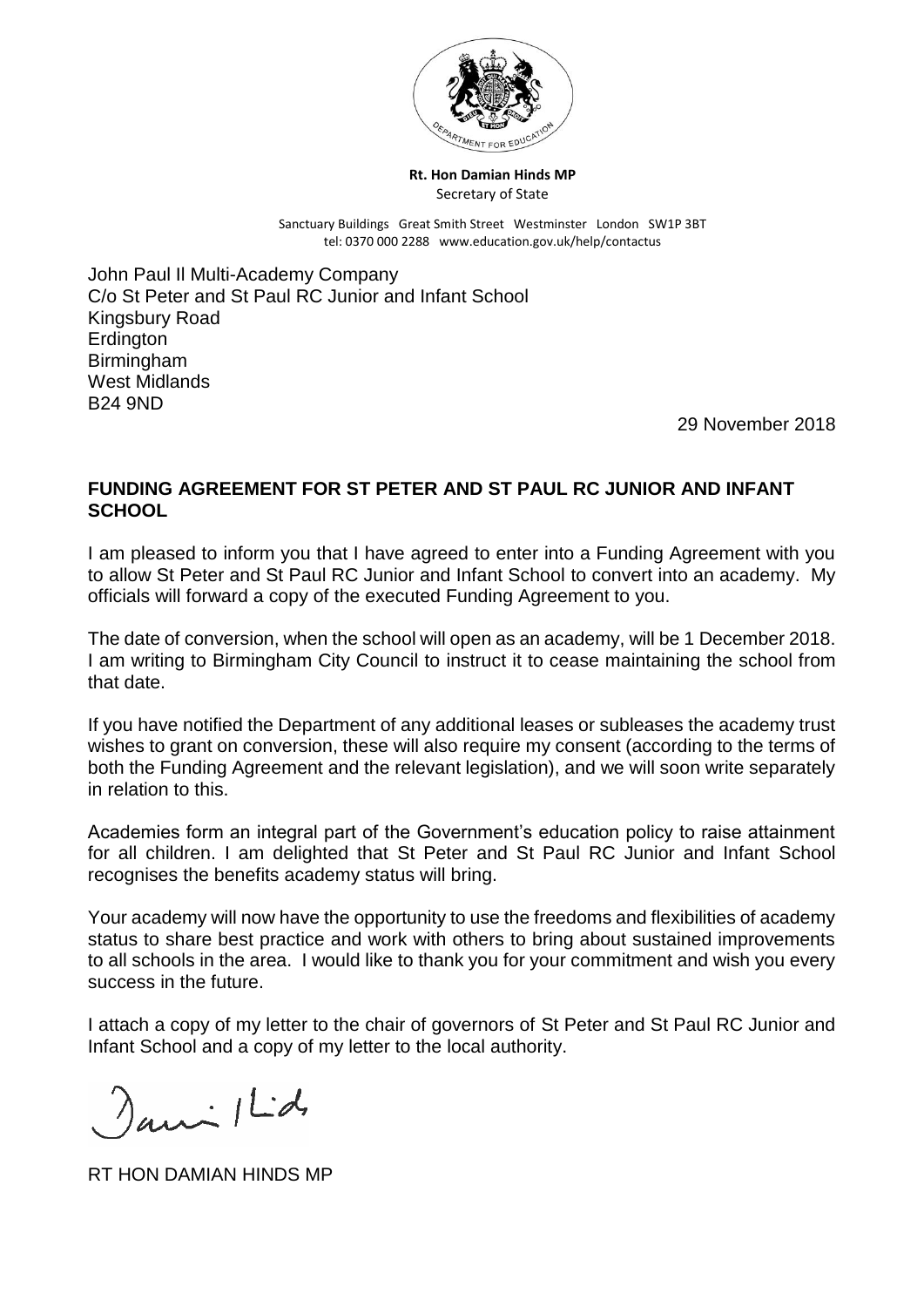

**Rt. Hon Damian Hinds MP** Secretary of State

Sanctuary Buildings Great Smith Street Westminster London SW1P 3BT tel: 0370 000 2288 www.education.gov.uk/help/contactus

The Chair of Governors St Peter and St Paul RC Junior and Infant School Kingsbury Road **Erdington Birmingham** West Midlands B24 9ND

29 November 2018

## **FUNDING AGREEMENT FOR ST PETER AND ST PAUL RC JUNIOR AND INFANT SCHOOL**

Further to your application and the Academy Order that was made previously, I am pleased to inform you that I have now agreed to enter into a Funding Agreement with John Paul Il Multi-Academy Company to allow St Peter and St Paul RC Junior and Infant School to become an academy.

The date of conversion, when the school will open as an academy, will be 1 December 2018. I am writing to the local authority to instruct it to cease maintaining the school from that date.

Academies form an integral part of the Government's education policy to raise attainment for all children. I am delighted that your school recognises the benefits academy status will bring. St Peter and St Paul RC Junior and Infant School will now have the opportunity to use the freedoms and flexibilities of academy status to share best practice and work with others to bring about sustained improvements to all schools in the area.

I would like to thank you for your commitment to and assistance in the academy conversion process.

Please pass a copy of this letter to the head teacher. I attach a copy of my letter to the local authority and academy trust and I am sending a copy of this letter to the academy trust.

 $aux/Ld$ 

RT HON DAMIAN HINDS MP